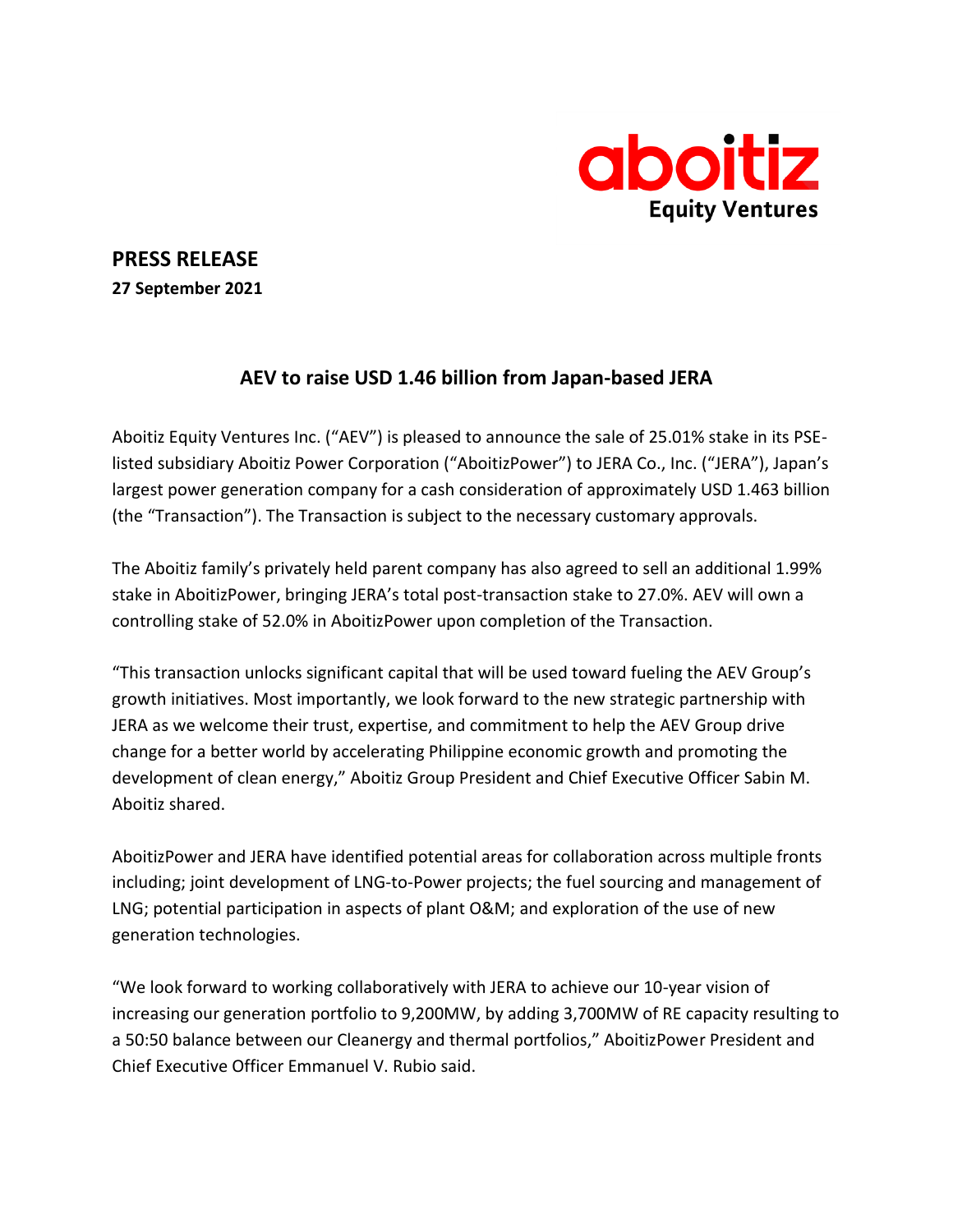### **###**

### **About Aboitiz Equity Ventures Inc.**

AEV Equity Ventures Inc. is the public holding company of the AEV Group with major investments in power, banking and financial services, food, infrastructure, and land. Today, AEV is recognized as one of the best-managed companies in the Philippines and in the region, consistently cited for its commitment to good corporate governance and corporate social responsibility. With five generations of AEV Group business success behind it, AEV continues to drive change for a better world by advancing business and communities.

#### **About AboitizPower**

AboitizPower is the holding company for the AEV Group's investments in power generation, distribution, and retail electricity services. It advances business and communities by providing reliable and ample power supply at a reasonable and competitive price, and with the least adverse effects on the environment and host communities.

The company is one of the largest power producers in the Philippines with a balanced portfolio of assets located across the country. It is a major producer of Cleanergy, its brand for clean and renewable energy with several hydroelectric, geothermal, and solar power generation facilities. It also has thermal power plants in its generation portfolio to support the baseload and peak energy demands of the country.

The company also owns distribution utilities that operate in high-growth areas in Luzon, Visayas, and Mindanao, including the second and third largest private utilities in the country.

Currently, AboitizPower, together with its partners, is the Philippines' largest owner and operator of renewable energy based on installed capacity. In the next 10 years, the company will significantly expand its Cleanergy portfolio, in support of the government's efforts to promote renewable energy in the country and as the company's contribution to the global renewable energy targets. AboitizPower is aiming for a 50:50 Cleanergy and thermal capacity mix by 2030.

#### **About JERA Co., Inc.**

Established in 2015 as an equal joint venture between two major Japanese electric companies (TEPCO Fuel & Power Incorporated and Chubu Electric Power Company), JERA is an energy company with global reach and strengths across the entire energy supply chain from participation in fuel upstream projects and procurement through fuel transportation and power generation.